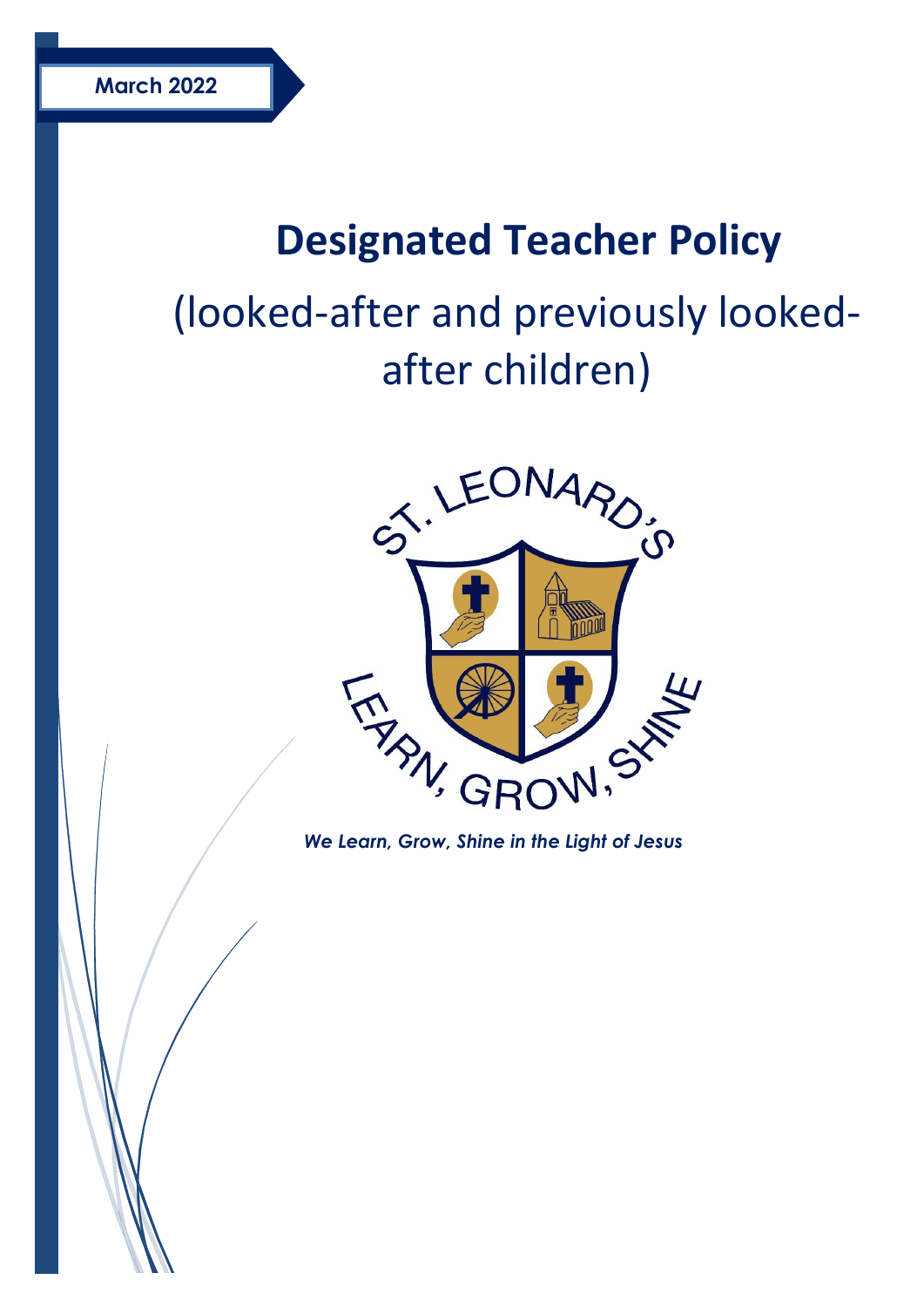# **1. AIMS**

The school aims to ensure that:

- A suitable member of staff is appointed as the designated teacher for looked-after and previously looked-after children
- The designated teacher promotes the educational achievement of looked-after and previously looked-after children, and supports other staff members to do this too
- Staff, parents, carers and guardians are aware of the identity of the designated teacher, how to contact them and what they are responsible for

#### **2. Legislation and statutory guidance**

This policy is based on the Department for Education's [statutory guidance on the designated teacher](https://www.gov.uk/government/publications/designated-teacher-for-looked-after-children)  [for looked-after and previously looked-after children.](https://www.gov.uk/government/publications/designated-teacher-for-looked-after-children) It also considers [section 2E](http://www.legislation.gov.uk/ukpga/2010/32/section/2E) of the Academies Act 2010. This policy complies with our funding agreement and articles of association.

## **3. Definitions**

**Looked-after children** are registered pupils that are:

- In the care of a local authority, or
- Provided with accommodation by a local authority in the exercise of its social services functions, for a continuous period of more than 24 hours

**Previously looked-after children** are registered pupils that fall into either of these categories:

- They were looked after by a local authority but ceased to be as a result of any of the following:
	- $\circ$  A child arrangements order, which includes arrangements relating to who the child lives with and when they are to live with them
	- o A special guardianship order
	- o An adoption order
- They appear to the governing board to have:
	- $\circ$  Been in state care in a place outside of England and Wales because they would not have otherwise been cared for adequately, and
	- o Ceased to be in that state care as a result of being adopted

**Personal education plan (PEP)** is part of a looked-after child's care plan that is developed with the school. It forms a record of what needs to happen and who will make it happen to ensure the child reaches their full potential.

**Virtual school head (VSH)** is a local authority officer responsible for promoting the educational achievement of their authority's looked-after children, working across schools to monitor and support these pupils as if they were in a single school. The VSH is also responsible for providing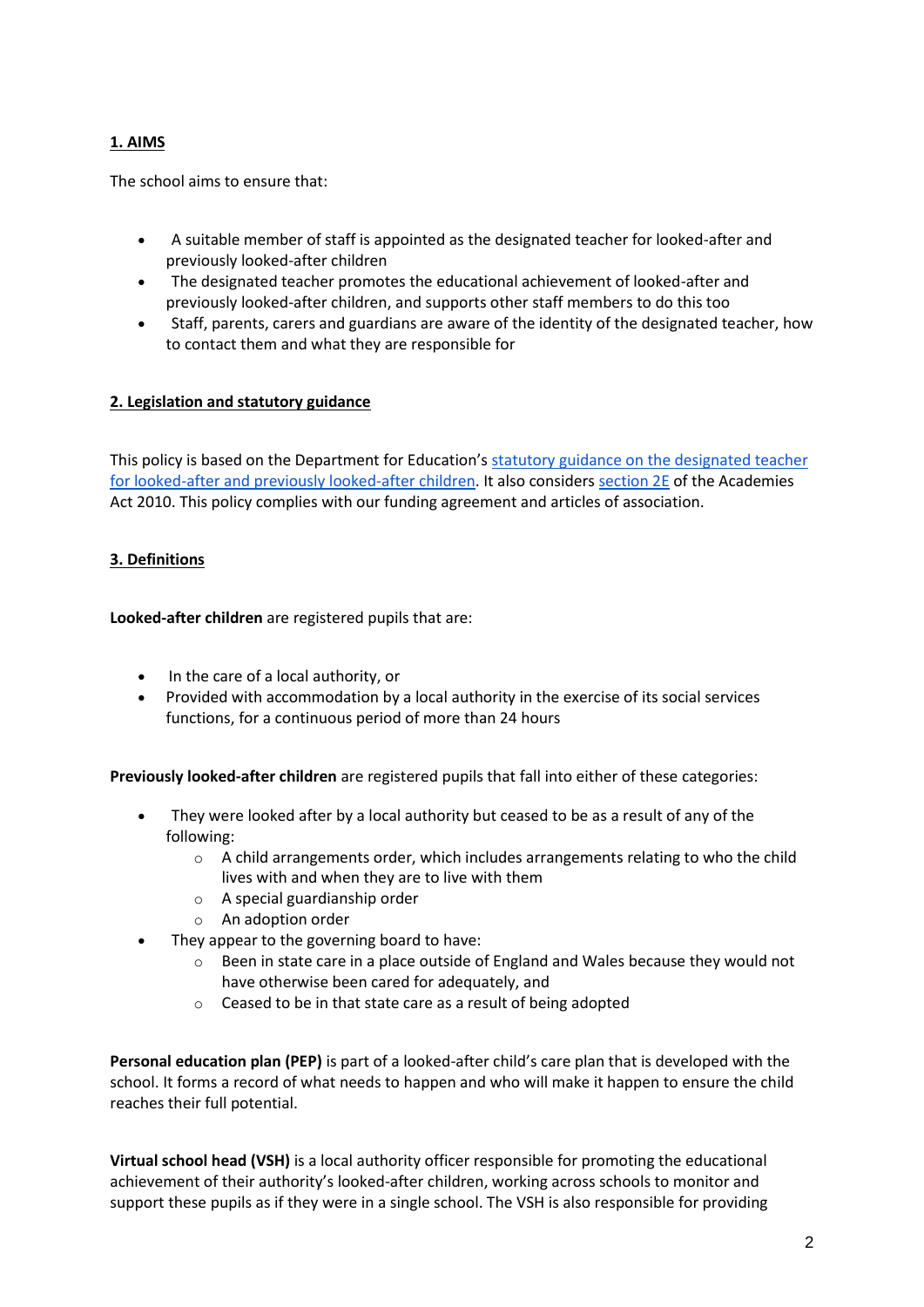information and advice to schools, parents and guardians in respect of previously looked-after children.

## **4. Identity of our designated teacher**

Our designated teacher is **Dionne Dunn**

You can contact them by emailing dionne.dunn@stleonardsprimary.org.uk

Our designated teacher takes lead responsibility for promoting the educational achievement of looked-after and previously looked-after children at our school. They are your initial point of contact for any of the matters set out in the section below.

## **5. Role of the designated teacher**

#### **5.1 Leadership responsibilities**

The designated teacher will:

- Act as a central point of initial contact within the school for any matters involving lookedafter and previously looked-after children
- Promote the educational achievement of every looked-after and previously looked-after child on roll by:
	- o Working with VSHs
	- $\circ$  Promoting a whole-school culture where the needs of these pupils matter and are prioritised
- Take lead responsibility for ensuring school staff understand:
	- $\circ$  The things which can affect how looked-after and previously looked-after children learn and achieve
	- o How the whole school supports the educational achievement of these pupils
- Contribute to the development and review of whole-school policies to ensure they consider the needs of looked-after and previously looked-after children
- Promote a culture in which looked-after and previously looked-after children are encouraged and supported to engage with their education and other school activities
- Act as a source of advice for teachers about working with looked-after and previously looked-after children
- Work directly with looked-after and previously looked-after children and their carers, parents and guardians to promote good home-school links, support progress and encourage high aspirations
- Have lead responsibility for the development and implementation of looked-after children's PEPs
- Work closely with the school's designated safeguarding lead to ensure that any safeguarding concerns regarding looked-after and previously looked-after children are quickly and effectively responded to
- Involve parents and guardians of previously looked-after children in decisions affecting their child's education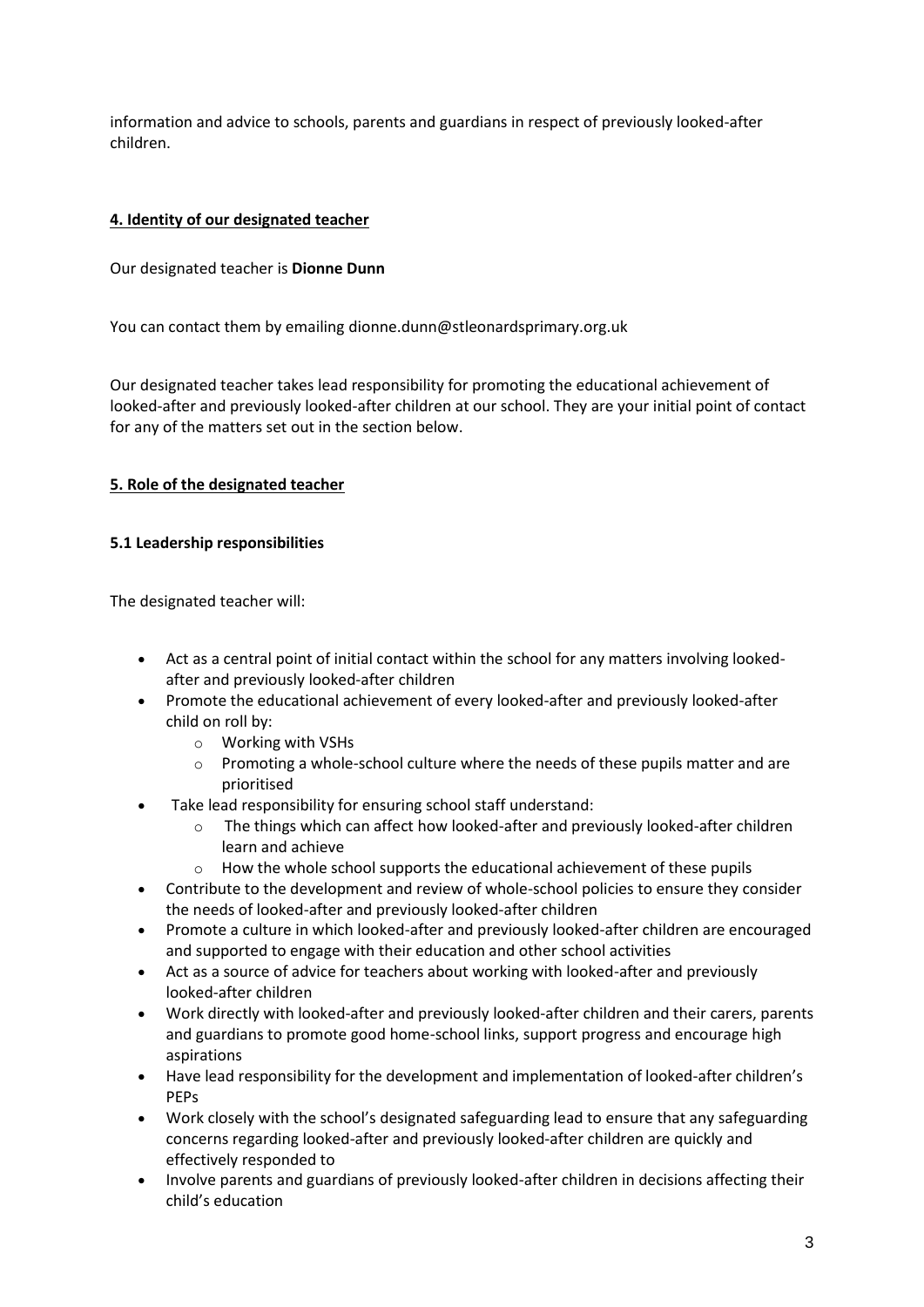# **5.2 Supporting looked-after children**

The designated teacher will:

- Make sure looked-after children's PEPs meet their needs by working closely with other teachers to assess each child's specific educational needs
- Have overall responsibility for leading the process of target-setting in PEPs
- Monitor and track how looked-after children's attainment progresses under their PEPs
- If a child is not on track to meet their targets, be instrumental in agreeing the best way forward with them in order to make progress, and ensure that this is reflected in their PEP
- Ensure the identified actions of PEPs are put in place
- During the development and review of PEPs, help the school and relevant local authority decide what arrangements work best for pupils
- Ensure that:
	- $\circ$  A looked-after child's PEP is reviewed before the statutory review of their care plan this includes making sure the PEP is up to date and contains any new information since the last PEP review, including whether agreed provision is being delivered
	- $\circ$  PEPs are clear about what has or has not been taken forward, noting what resources may be required to further support the child and from where these may be sourced
	- o The updated PEP is passed to the child's social worker and VSH ahead of the statutory review of their care plan
	- $\circ$  Transfer a looked-after child's PEP to their next school or college, making sure it is up to date and that the local authority responsible for looking after them has the most recent version

#### **5.3 Supporting both looked-after children and previously looked-after children**

The designated teacher will:

- Ensure the specific needs of looked-after and previously looked-after children are understood by staff and reflected in how the school uses pupil premium plus funding
- Access training and keep up to date with good practice, to ensure that they and other school staff have strong awareness and training around the needs of looked-after and previously looked-after children, and how to support them
- Liaise with VSHs to contribute to decisions about how pupil premium plus funding for lookedafter children can most effectively be used to improve their educational outcomes
- Help raise the awareness of parents and guardians of previously looked-after children about pupil premium plus funding and other support for these children, including encouraging parents to tell the school if their child is eligible to attract pupil premium plus funding
- Play a key part in decisions on how pupil premium plus funding is used to support previously looked-after children
- Encourage parents' and guardians' involvement in deciding how pupil premium plus funding is used to support their child, and be the main contact for queries about its use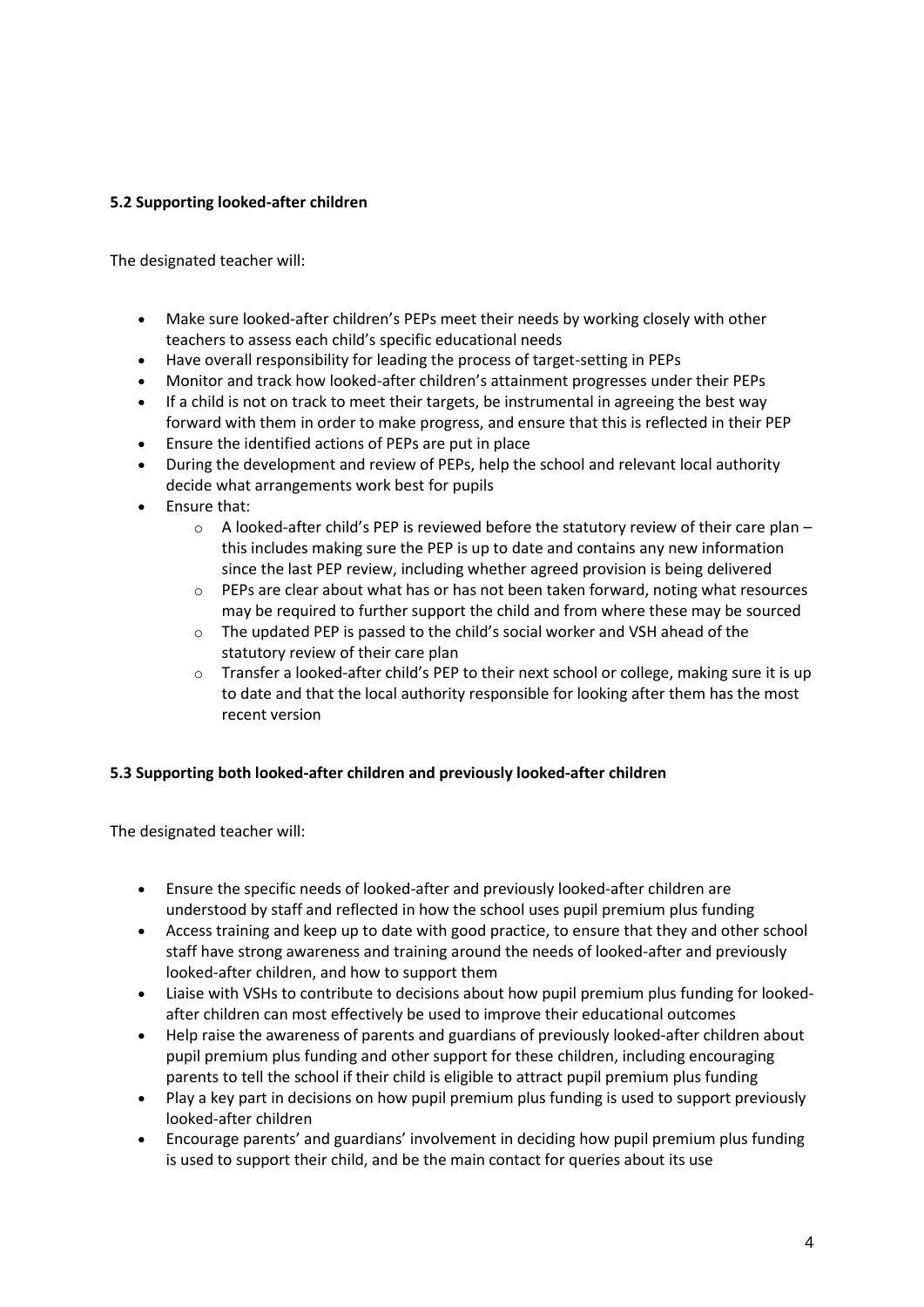- Ensure teachers have awareness and understanding of the specific needs of looked-after and previously looked-after children in areas such as attendance, homework, behaviour and future career planning
- Be aware of the special educational needs (SEN) of looked-after and previously looked-after children, and make sure other staff also have awareness and understanding of this
- Ensure the [SEND code of practice,](https://www.gov.uk/government/publications/send-code-of-practice-0-to-25) as it relates to looked-after children, is followed
- Make sure PEPs work in harmony with any education, health and care (EHC) plans that a looked-after child may have
- Ensure that, with the help of VSHs, they have the skills to identify signs of potential SEN issues in looked-after and previously looked-after children, and know how to access further assessment and support where necessary
- Ensure that they and other staff can identify signs of potential mental health issues in looked-after and previously looked-after children and how these can impact on the children and their ability to engage in learning, and understand where the school can draw on specialist services
- Put in place robust arrangements to have strengths and difficulties questionnaires (SDQs) completed for looked-after children, and use the results of these SDQs to inform PEPs
- Work with senior leaders and other relevant staff to put in place mechanisms for understanding the emotional and behavioural needs of previously looked-after children

## **5.4 Relationships beyond the school**

The designated teacher will:

- Proactively engage with social workers and other professionals to enable the school to respond effectively to the needs of looked-after and previously looked-after children
- Discuss with social workers how the school should engage with birth parents, and ensure the school is clear about who has parental responsibility and what information can be shared with whom
- Be open and accessible to parents and guardians of previously looked-after children and encourage them to be actively involved in their children's education
- Proactively build relationships with local authority professionals, such as VSHs and SEN departments
- Consider how the school works with others outside of the school to maximise the stability of education for looked-after children, such as:
	- o Finding ways of making sure the latest information about educational progress is available to contribute to the statutory review of care plans
	- $\circ$  Ensuring mechanisms are in place to inform VSHs when looked-after children are absent without authorisation and work with the responsible authority to take appropriate safeguarding action
	- $\circ$  Talking to the child's social worker and/or other relevant parties in the local authority regarding any decisions about changes in care placements which will disrupt the child's education, providing advice about the likely impact and what the local authority should do to minimise disruption
	- $\circ$  Making sure that, if a looked-after child moves school, their new designated teacher receives any information needed to help the transition process
- Seek advice from VSHs about meeting the needs of individual previously looked-after children, but only with the agreement of their parents or guardians
- Make sure that for each looked-after child: